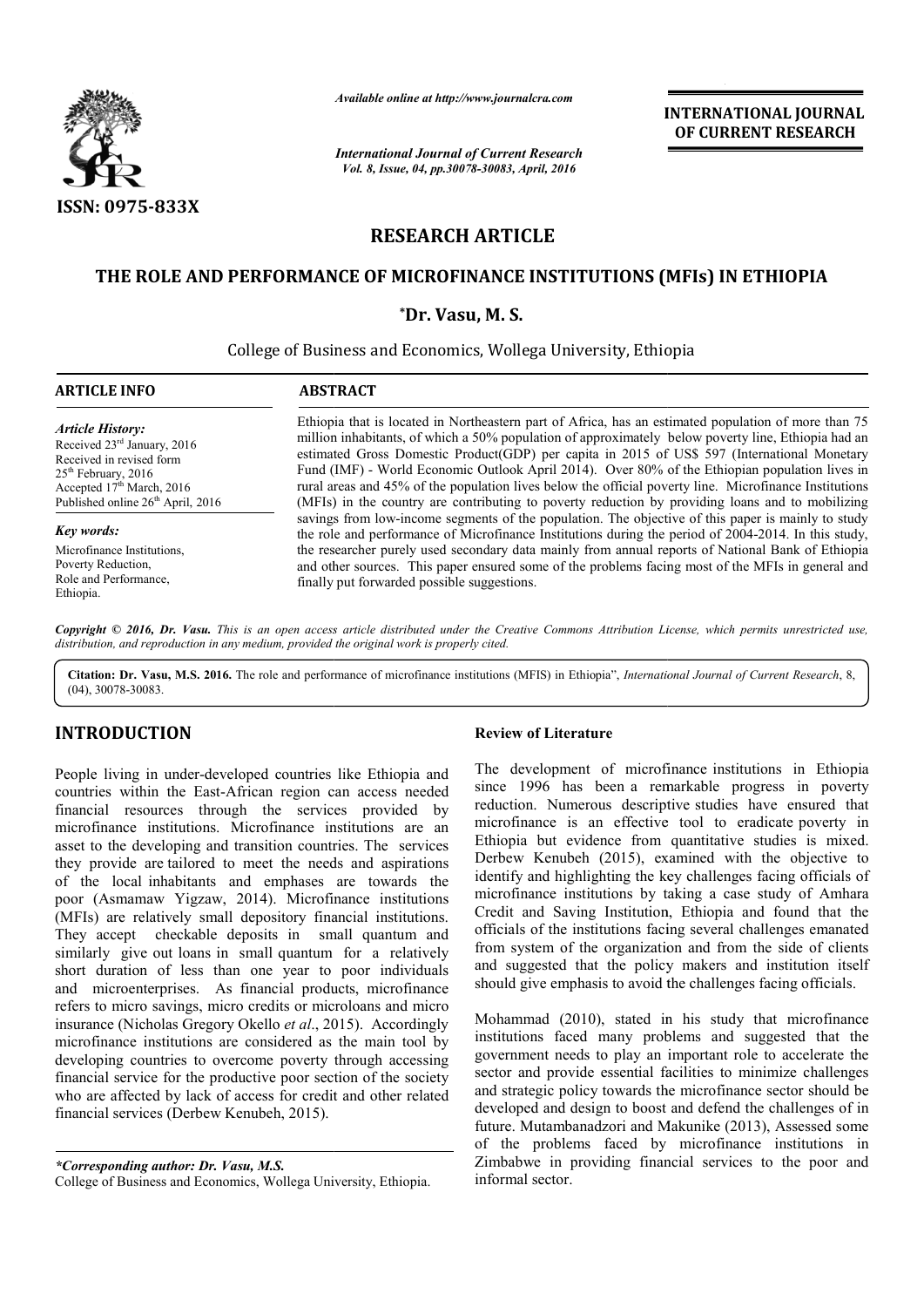Their major findings were that MFIs are facing funding challenges, have poor corporate governance structures and management Information Systems (MIS) have not been fully exploited. Further, they suggested that MFIs must be adequately regulated and be encouraged to have suitable governance structures in order to attract funding. Andinet Asmelash, (2013), chose the main objective in his study is to assess the institutional viability and financial performance and draws conclusions and makes recommendations for improving the institutional viability and financial performance of the MFIs. In this study the researcher focused the micro financing and its impact in Ethiopia by selecting three microfinance institutions in Addis Ababa to know the problems in achieving institutional sustainability and strong financial performance by taking selected indicators and also concluded that the Microfinance institutions, regardless of their social mission, are financial intermediaries and emphasized that should be financially viable and sound to achieve its mission.

Cécile Lapenu, (2000), made review in his study that the respective role of the state, the NGO and the private commercial banks in increasing their outreach and in adopting microfinance innovations and also analyzes different issues regarding regulation of MFI. The researcher stated in his conclusion that roles of the state is necessary to promote MFI. The role of the state encompasses insuring a minimum banking structure in the rural areas, subsidizing microfinance start-up capital and innovations, and investing in complementary services such as infrastructure, health, and education. The state must also develop a clear and flexible regulatory framework for MFI with the means to enforce the rules for the supervisory bodies. Further, he also concluded that efficient governance is more of a determinant than the distinction of ownership by the private or the public sector for the performances of the MFI.

#### **Need and importance**

Microfinance institutions have been primarily made to believe to come up as a tool to alleviate poverty by creating more employment opportunities for the Small and medium enterprise (SME) sector, better healthcare systems, extending small and trouble free credit to the poorer section of society for their immediate business and social needs (2015, the Menace of Microfinance in India). The need to address poverty has been viewed as an anti poverty tools of the development problems in Ethiopia because it helps the unemployed became employed, thereby increasing their income, consumption and reducing poverty. As a result, the intervention of micro finance will have a significance effect in reducing poverty at a micro and macro level (Mengistu, 1999). The poor in Ethiopia have low income that led to low investment which intern low productivity and income.

The potential demand of the poor for micro credit is enormous. However there is a limited supply of financial services to the poor. Currently the country has 35 MFIs, which were 14 of them are operating in Addis Ababa. They provide saving mobilization, loan provision and to some extent micro insurance services. By providing such financial services to microenterprise operators both in urban and rural areas, they opened up the start of making the financial sector more inclusive. It should be noted, however, that their contribution to these services is still extremely small (Getnet alemu Zwedu, 2014).

#### **Objectives of study**

The main objective of this paper is to assess the role and performance of Microfinance institutions (MFIs) operating in Ethiopia. Specifically, it ensures the need and importance and also administration of MFIs. Further, to assesses some of the problems and prospects of MFIs and finally, puts forward possible solutions to the problems.

#### **Sources of data**

In this study, the researcher used only secondary data, which is collected from various sources such as books, journals, articles, official reports of the organizations and also official websites. Particularly the main source of the data for this research paper from annual reports of National Bank of Ethiopia (NBE).

### **Role of microfinance institutions**

A main goal of many micro finance institutions is to provide sustainable micro finance facilities to the poor to facilitate income generation and reduce poverty (Baumann, 2001). Access to credit can play a pivotal role in economic growth. Banks and lending institutions provide the services that allow people to save and invest available assets and resources, which further support and strengthens economic activity. Within underdeveloped communities, the role of microfinance institutions provides the credit access and financial services needed to develop income-earning businesses (Jacquelyn Jeanty, Demand Media). MFIs fill a needed gap within the financial services industry by offering small loans, or microloans, to people unable to access conventional loan services. Microfinance institutions vary in size and function with some organizations focusing entirely on microfinance, while others work as extensions of large investment banks.

MFIs provide a reliable source of financial support and assistance compared to other sources for financing. MFIs typically work alongside government organizations and also have ties with larger global organizations. To meet unsatisfied demand for financial services, a variety of microfinance institutions (MFIs) has emerged over time in Ethiopia.

The emergence and development of modern microfinance institution in Ethiopia is recent phenomenon that happens because of formal financial system like commercial banking system was very limited and could not address the financial need of poor households for the fact that they are not their ultimate target client (Derbew Kenubeh, 2015). The international monetary fund (IMF) ranks Ethiopia as among the five fastest growing economy in the world. For this economic improvement microfinance institutions have a lion's share and the government has well recognized MFIs as one of the important tool for achieving the first millennium development goal.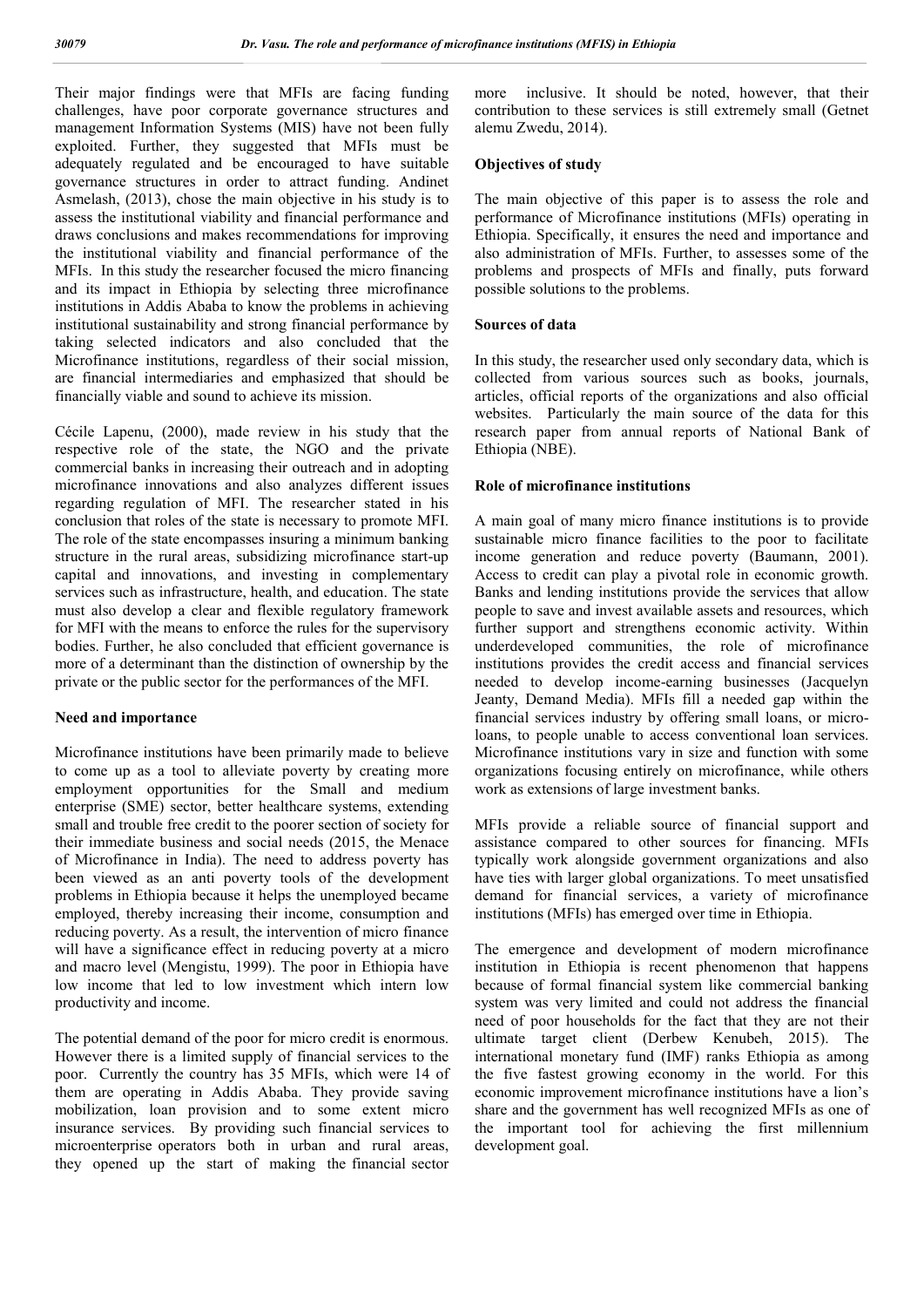## **Administration**

The formal microfinance in Ethiopia started in 1994. In particular, the Licensing and Supervision of Microfinance Institution Proclamation of the government encouraged the spread of Microfinance Institutions (MFIs) in both rural and urban areas as it authorized them among other things, to legally accept deposits from the general public (hence diversity sources of funds), to draw and accept drafts, and to manage funds for the micro financing business (Gobezie, 2005). MFIs at present there are 35, 8 of which have activities in regional areas covering the absence of the large commercial banks. The owner ship structure of micro finance institutions in Ethiopia includes regional government, associations, non-government organizations and individuals. Although many of the micro finance institutions in Ethiopia are established as private share companies. All types of micro-finance institutions are under the supervision of the National Bank of Ethiopia (NBE). The National Bank of Ethiopia issues the license for the establishment of micro-finance institutions and they have an obligation to hand in monthly reports to the bank. Also, the NBE provides annual operational guidance to the institutions (Embassy of Japan in Ethiopia, 2008). According to the National Bank of Ethiopia, the Table No.1 shows the list of MFIs within the territory of Ethiopia at present

#### **Performance of Microfinance Institutions**

The overall progress and performance of MFIs of the Ethiopia have been presented in the below table 2 using secondary data from the annual reports of National Bank of Ethiopia during period 2004-2015.

#### **Interpretation (2004-05 to 2014-15)**

According to the National Bank of Ethiopia, the number of MFIs in the country has reached 35. By the end of 2013/14, the number of micro-finance institutions (MFIs) operating in the country reached 31. Their overall performance was encouraging as their total capital and total asset increased by 24.6 and 38.6 percent and reached Birr 5.6 billion and Birr 24.5 billion, respectively.

At the same time, their deposit mobilization and credit provision have expanded remarkably. Compared to last year, deposit mobilization of MFIs went up by 54.8 percent and reached Birr 11.8 billion while their outstanding credit rose by 31.9 percent and reached Birr 16.8 billion indicating their expanded outreach. The four largest MFIs, namely Amhara, Dedebit, Oromiya and Omo Credit and Savings institutions accounted for 74.9 percent of the total capital, 84.0 percent of the savings, 80.6 percent of the credit and 81.6 percent of the total assets of MFIs at the end of 2013- 14(NBE, 2013-14).

As overall performance, According to the National Bank of Ethiopia, the number of MFIs in the country has reached 33. In 2004-05, registered MFIs total capital and total asset were Birr 0.5 billion and Birr 1.9 billion and reached to 5.7 billion and 24.5 billion in 2013-14 respectively.. Similarly their deposit mobilization and credit extension have witnessed a significant growth. That is In 2004-05 saving deposits and loan outstanding were Birr 0.5 billion and Birr 1.4 billion and reached to Birr 11.7 billion and Birr 16.8 billion in 2013-14 respectively. The ratio ranges between 69 and 84 percent for all the years implies the remaining 31 to 16 percent were in the form of other assets. The saving liability to asset ratio grew steadily and reached 48 percent in 2013-14. The sum of capital asset ratio and saving liability to asset ratio touched its highest point of 71 percent (23 percent  $+ 48$  percent) in 2013-14 and its lowest point of 57 percent  $(30$  percent + 27 percent) recorded in 2004-05. It is apparent that the remaining balance, 29 percent for 2013-14 and 43 percent for 2004-05, are from grants, subsidized loans and commercial loans.

## **General Problems of microfinance institutions**

Most of the MFIs in Ethiopia have been facing a number of problems that need to be addressed to enable them to improve outreach and sustainability and grow.

The major hurdles to the development of microfinance institutions in Ethiopia have been stated in Table 3 given below:

| S. No. | Name of the Microfinance Institution | S. No. | Name of the Microfinance Institution              |
|--------|--------------------------------------|--------|---------------------------------------------------|
|        | Amhara                               | 19     | Metemamen                                         |
| 2      | Dedebit                              | 20     | Dire                                              |
| 3      | Oromia                               | 21     | Aggar                                             |
| 4      | Omo                                  | 22     | Letta                                             |
| 5      | Specialized Financial Promotional    | 23     | Harbu                                             |
| 6      | Gasha                                | 24     | Digaf                                             |
|        | Wisdom                               | 25     | Harar                                             |
| 8      | Sidama                               | 26     | Lefayeda                                          |
| 9      | <b>AVFS</b>                          | 27     | Tesfa                                             |
| 10     | Buusa Gonofa                         | 28     | Dynamic                                           |
| 11     | PECE                                 | 29     | Somali                                            |
| 12     | Meket                                | 30     | Specialized Financial and Promotional Institution |
| 13     | Addis                                | 31     | Lideta                                            |
| 14     | Mekit                                | 32     | <b>Nisir</b>                                      |
| 15     | Eshet                                | 33     | Adaday                                            |
| 16     | Wassasa                              | 34     | Rays                                              |
| 17     | Benishangul-Gumuz                    | 35     | Gambella                                          |
| 18     | Shashemene                           |        |                                                   |

**Table 1. Microfinance Institutions operating in Ethiopia**

Source: National Bank of Ethiopia (Website: http://www.nbe.org)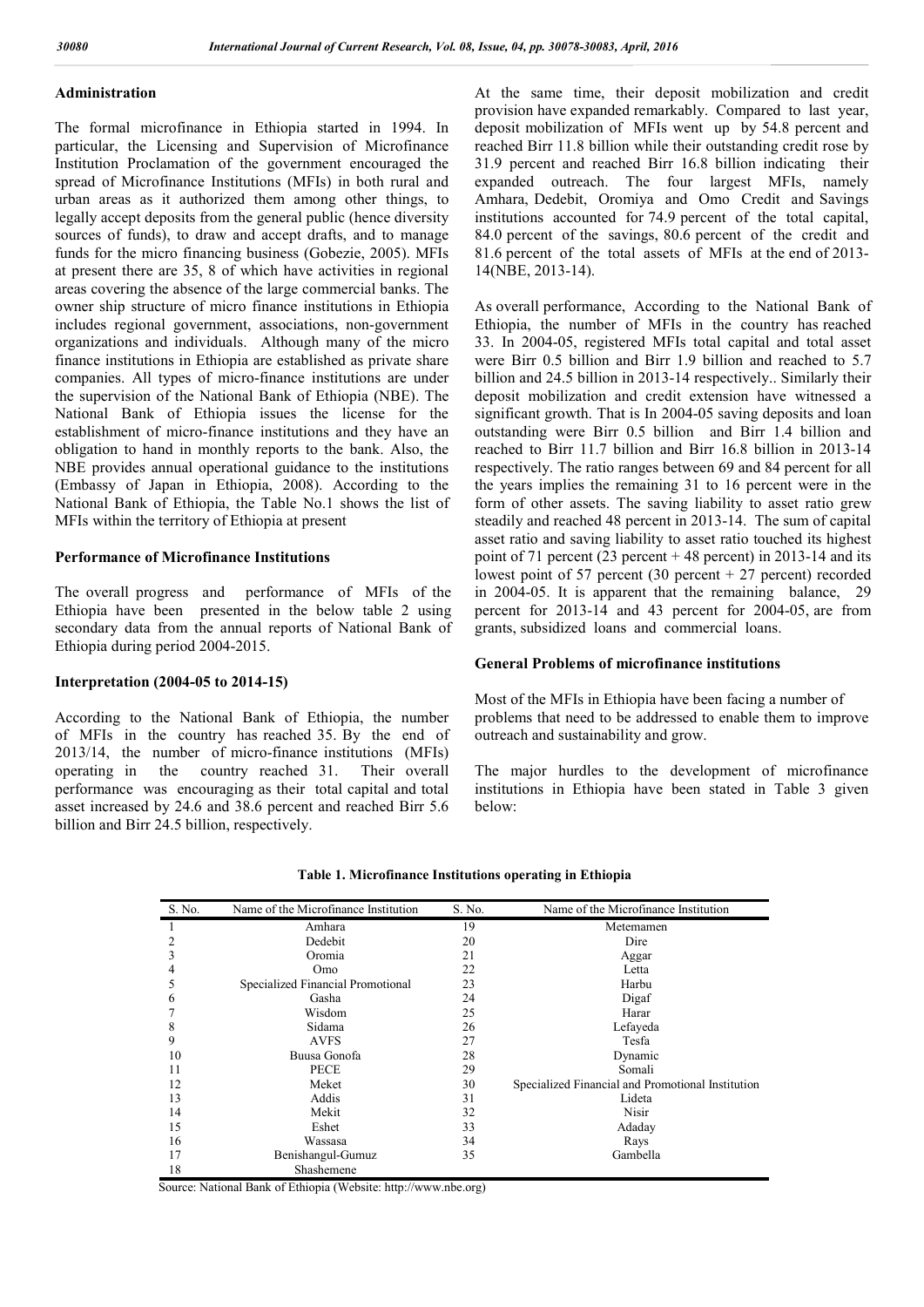| Items                                             | During<br>2004-05 | During<br>2005-06     | During<br>2006-07     | During<br>2007-08     | During<br>2008-09     | During<br>2009-10     | During<br>2010-11      | During<br>2011-12      | During<br>2012-13      | During<br>2013-14      | During<br>2014-15       |
|---------------------------------------------------|-------------------|-----------------------|-----------------------|-----------------------|-----------------------|-----------------------|------------------------|------------------------|------------------------|------------------------|-------------------------|
| Number of MFIs                                    | 25                | 26                    | 28                    | 28                    | 28                    | 30                    | 31                     | 33                     | 31                     | 31                     | 35                      |
| <b>Total Capital</b>                              | 568,200.0         | 794,600.6<br>(39.8)   | 979,265.0<br>(23.2)   | 1,339,951.5<br>(36.8) | 1,737,402.7<br>(29.7) | 2,375,228.0<br>(36.7) | 2,945,970.0<br>(24)    | 3,755,479.9<br>(27.5)  | 4,536,577.6<br>(20.8)  | 5,652,005.7<br>(24.6)  | 7,187,259.5<br>(27.1)   |
| <b>Saving Deposits</b>                            | 509,585.5         | 715,953.3<br>(40.4)   | 1,039,961.6<br>(45.2) | 1,560,971.3<br>(50)   | 2,098,742.1<br>(34.5) | 2,658,962.0<br>(26.7) | 3,779,089.0<br>(42)    | 5,450,593.5<br>(44.2)  | 7,611,397.0<br>(39.6)  | 11,784,059.6<br>(54.8) | 14,832,747.4<br>(25.9)  |
| Loan outstanding                                  | 1,482,153.9       | 1,960,469.3<br>(32.2) | 2,735,660.4<br>(39.5) | 4,474,976.8<br>(63.5) | 4,936,135.2<br>(10.3) | 5,824,489.0<br>(18)   | 6,991,986.0<br>(20)    | 9,289,642.6<br>(32.9)  | 12,781,816.6<br>(37.6) | 16,855,556.8<br>(31.9) | 21,827,337.3<br>(29.5)  |
| <b>Total Assets</b>                               | 1,904,256.9       | 2,550,962.8<br>(33.9) | 3,482,657.0<br>(36.5) | 5,340,608.7<br>(53.3) | 6,620,630.8<br>(24)   | 7,958,194.0<br>(20.2) | 10,156,387.0<br>(27.6) | 13,308,200.1<br>(31.0) | 17,700,416.3<br>(33.0) | 24,535,850.0<br>(38.6) | 30,562,012.20<br>(24.6) |
| Loan outstanding to asset ratio<br>$(\%) (L/TA)$  | 78                | 77                    | 78                    | 84                    | 75                    | 73                    | 69                     | 70                     | 72                     | 69                     | 71                      |
| Loan outstanding to capital<br>ratio(%) $(LTC)$   | 261               | 247                   | 279                   | 334                   | 284                   | 245                   | 237                    | 247                    | 282                    | 298                    | 304                     |
| Capital Asset Ratio (%)<br>(TC/TA)                | 30                | 31                    | 28                    | 25                    | 26                    | 30                    | 29                     | 28                     | 26                     | 23                     | 23                      |
| Saving liability to asset ratio<br>$(\%)$ (SD/TA) | 27                | 28                    | 30                    | 29                    | 32                    | 33                    | 37                     | 41                     | 43                     | 48                     | 48                      |

**Table 2. Microfinance Institutions Performance in Ethiopia during the period of 2004-05 to 2014-15**

**Note:** Data in the parenthesis ( ) percentage change.

**Source:** Compiled by the researcher from Annual Reports of National Bank of Ethiopia (2004-05 and 2014-15)

#### **Table 3. General problems of Microfinance Institutions**

| In view of the Government          | In view of Microfinance Institutions                                | In view of Clients                           |  |  |
|------------------------------------|---------------------------------------------------------------------|----------------------------------------------|--|--|
| a)Inadequate governance and        | a) Lack of capital                                                  | a)Non-availability of middle size loans      |  |  |
| management capacity                | b)Absence of borrowers' credit background                           | b)Non-accessibility of MFIs services in      |  |  |
| b)Limited outreach                 | c) Lack of performance standards                                    | some of the areas.                           |  |  |
| c)Limited access to funds          | d) Lack of management capacity                                      | c) Lack of awareness of microfinance         |  |  |
| d)Unfavorable image                | e) Lack of training to the staff                                    | d) Delay in application process and approval |  |  |
| e)Limited programs                 | f)Lack of technical skills                                          | e)Defaulters                                 |  |  |
| f)Limited allocation of funds etc. | g) Lack of infrastructure facilities                                | f)Lack of close relationship<br>between      |  |  |
|                                    | h) default borrowers                                                | institution and borrowers                    |  |  |
|                                    | i)No strict supervision and monitoring.                             | g)High interest rates etc.                   |  |  |
|                                    | i)Shortage of experienced human resources                           | h)Demand for collateral                      |  |  |
|                                    | k)Shortage of logistics in rural areas such as road, telephone etc. | i)Less women participation etc.              |  |  |
|                                    | Design and implementation of the regulatory frame work etc.         |                                              |  |  |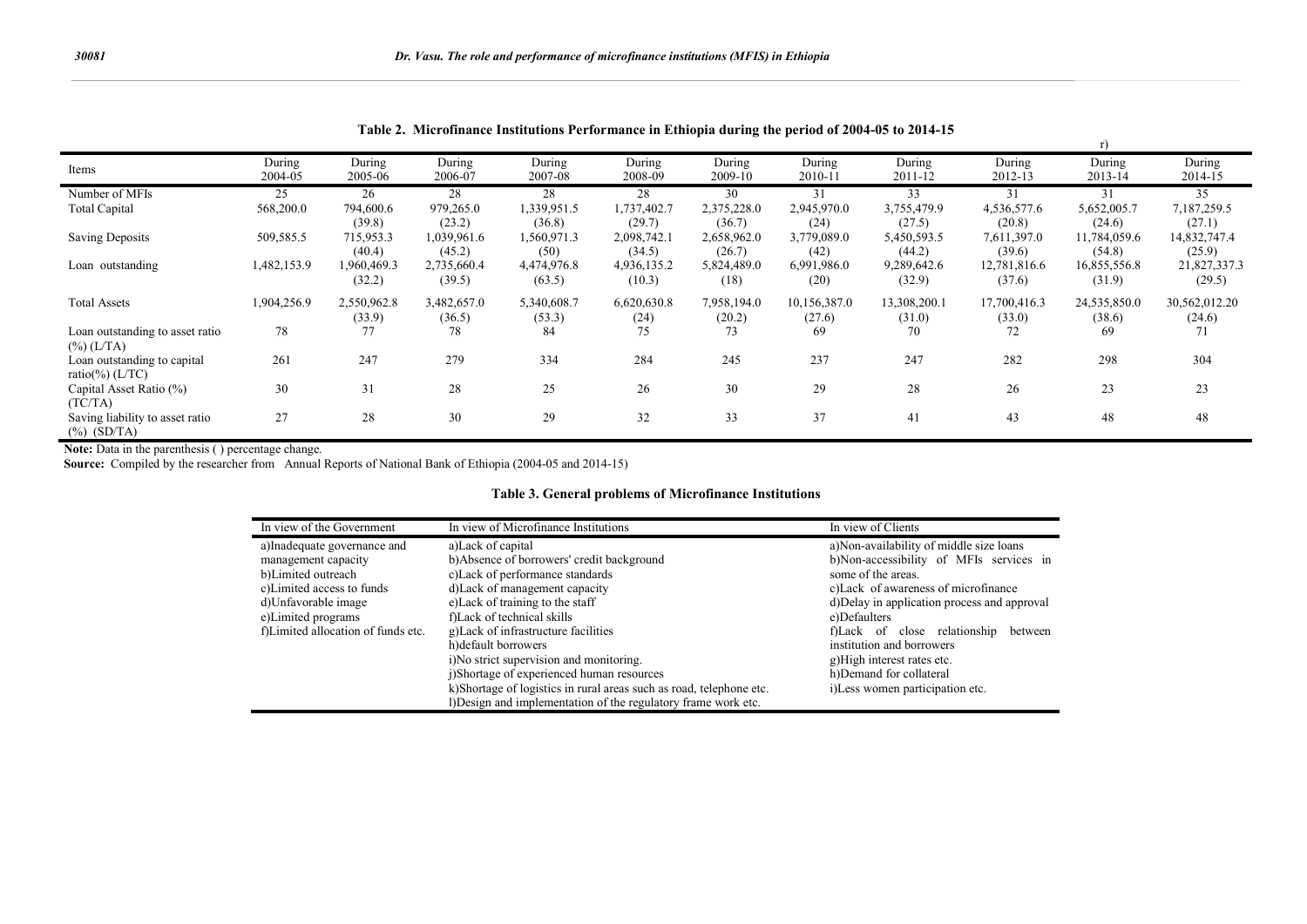The above general problems of MFIs may have the following suggestions:

#### **Authority wise Government should**

- Make appropriate policy for developing good governance
- Provide proper resource for improving management capacity
- Find the sources for accessing of required funds
- Always create favorable image
- Implement more and new programs for sustainable development
- Allocate sufficient funds for Microfinance
- Implement special and new schemes or programs for encouraging women entrepreneurs
- Spread over MFIs services where there is no accessibility

## **Institutional wise the MFIs should**

- Find source of capital and also increase the capital
- Extend outreach amounts
- Have proper enquiry about potential background of borrower before granting of loan
- Improve of performance standards
- Improve management capacity
- Provide periodically training to the staff
- Recruit technical skill persons
- Provide awareness about institutions
- Provide infrastructure facilities
- Make arrangement of settlement of default borrowers
- Follow strict supervision and monitoring
- Recruit experienced human resources
- Accommodate for providing middle size loans also
- Frame quick process in application and approval procedures
- Take action towards make close relationship between institution and clients
- Maintenance of reasonable interest rates in favor of clients
- Customer wise the People should
- Aware of Microfinance programs and their benefits
- Prompt and built confidence to get further loan from institution
- Do timely repayment
- Proper utilization of funds

#### **Conclusion**

From this study analysis one concludes that MFIs are broadly contributing to the country's efforts to reduce poverty and enhance savings mobilization for investment and growth. By the end of 2014-15, as per the annual report of National Bank of Ethiopia (NBE), 35 MFIs have been registered with the national bank of Ethiopia and operate under the auspices of proclamation no. 40/1996 in the country (rural and urban areas) and accordingly their total capital and total asset reached Birr 7.2 billion and Birr 30.6 billion respectively. Deposit mobilization and credit offering activity also revealed a remarkable increment i.e. reached Birr 14.8 billion and Birr 21.8 billion respectively. This increment in number of microfinance institutions, growth in capital, assets, deposit mobilization and loan deployment, however is not enough to fulfill the development goal of Ethiopian economic development strategy, further the Ethiopian government has to give more emphasis to the strategy to alleviate poverty through microfinance institutions and to bring significant economic development in the country from time to time.

# **REFERENCES**

- Andinet Asmelash, 2013. "A Study on Institutional Viability and Financial Performance of Micro-Finance Institutions in Addis Ababa, Ethiopia-Special Reference with ADCSI, SFPI and Wisdom", IFSMRC AIJRM, Vol-01.
- Asmamaw Yigzaw Chirkos, 2014. "The Role of Microfinance Institutions in the Development of Small and Medium Size Businesses in ETHIOPIA: A Case Study in Amhara Credit and Saving Institutions", *Journal of Business Administration and Management Sciences Research*m Vol. 3(6), pp.106-120
- Baumann, T. 2001. "Micro-finance and poverty alleviation in South Africa". Bay research and consultancy services Cape Town
- Cécile Lapenu, 2000. "The Role of the State in Promoting Microfinance Institutions", Food Consumption and Nutrition Division International Food Policy Research Institute, FCND Discussion Paper No.89.
- Country survey:Ethiopia, 2011. "Promoting Transparent Pricing in the Microfinance Industry", MFTransparency, Pp. 1-16.
- Debew Kenubeh, 2015. "Challenges Facing Oficials of Microfinance: The Case of Amhara Credit and Saving Institution (ACSI)", *Ethiopia, Research Journal of Finance and Accounting*, Vo.6, No.15, Pp.42-49.
- Gashaw T. Ayele, 2014. "Microfinance Institutions in Ethiopia, Kenya and Uganda: Loan Outreach to the Poor and the Quest for Financial Viability", Policy Paper No.02/14 (Working Paper), The Horn Economic and Social Policy Institute (HESPI), July 2014.
- Getnet alemu Zwedu, 2014. "Financial inclusion, regulation and inclusive growth in Ethiopia", Working paper 408, Pp.10.
- Gobezie, G. 2005. "Regulating Microfinance in Ethiopia: Making it more Effective".
- Mohammad 2010. "Microfinance Challenges and Opportunities in Pakistan", *European Journal of Social Sciences* Volume 14, Number 1 (2010).
- Mutambanadzo, Bhiri and Makunike 2013. "An Analysis challenges faced by Zimbabwean Micro Finance Institutions in providing financial services to the poor and informal sector in the dollarised regime", *Global Journal of Commerce and Management Perspective*, G.J. C.M.P., Vol. 2(3) 2013:154-159.
- Nicholas Gregory Okello *et al*. 2015. "The impact of Micro Savings Mobilization and Loan Deployment on community livelihood in Northern Uganda", *International Journal of Development Research*, Vol. 5, Issue, 02, pp. 3370-3388, February, 2015, Page3370)

## **Websites**

http://www.aemfi-ethiopia.org